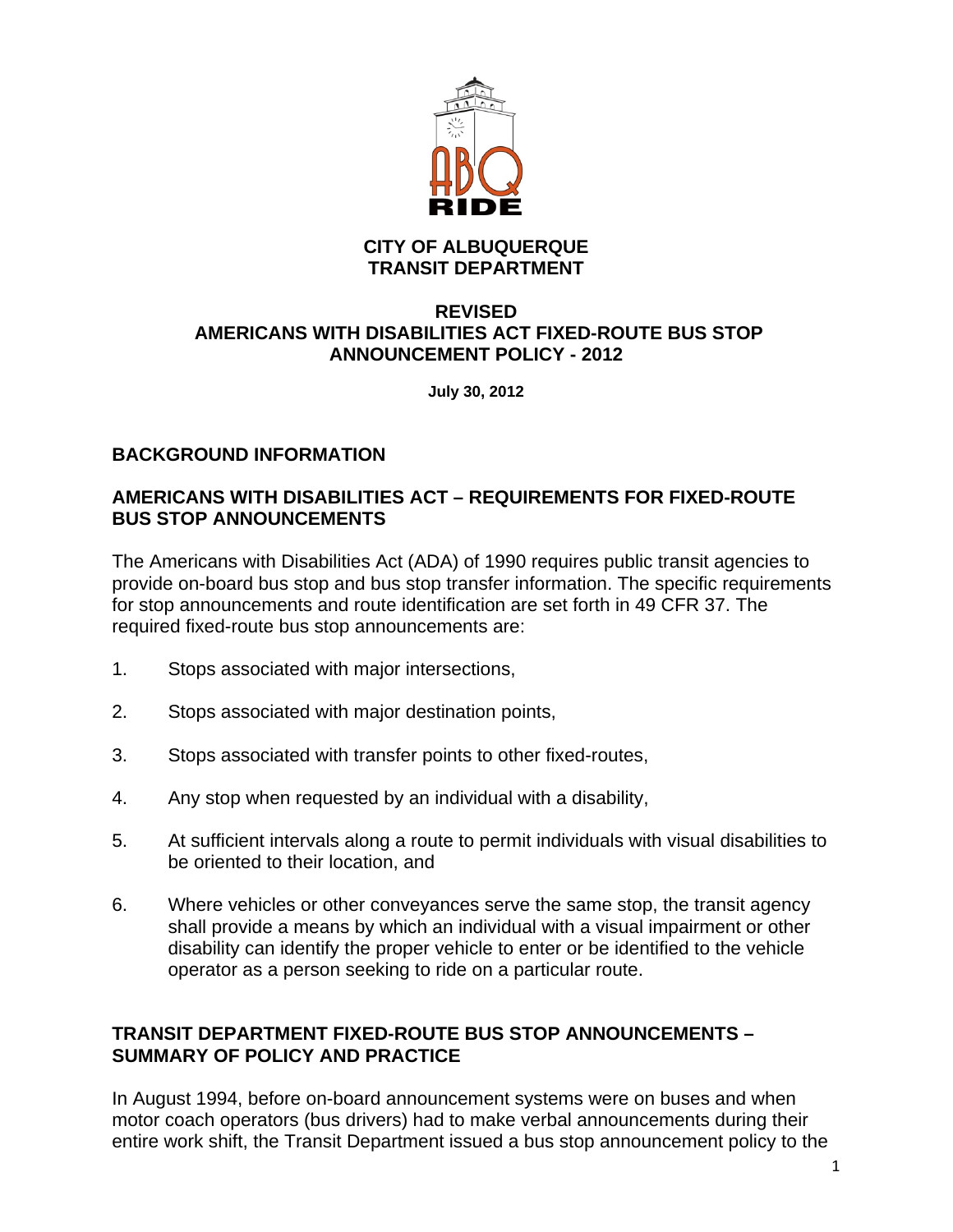motor coach operators. This policy, while reiterating the ADA bus stop announcement requirements, did not define "major intersections", "major destinations" or "sufficient intervals". The failure to define these locations led to inconsistencies in the announcements that were made by motor coach operators.

 In 2003 the Transit Department ordered new buses that included automated, on-board bus stop announcement systems. Transit Department staff met with staff from the New Mexico Commission for the Blind to discuss concerns with how bus stop locations were being announced and how the new on-board announcement system could be programmed to address the needs of the visually impaired community. The informal agreement (there was no written agreement with the New Mexico Commission for the Blind nor did the Transit Department revise its 1994 bus stop announcement policy) was that the on-board announcement system would be programmed to announce every traffic controlled intersection: "traffic controlled" was defined as every intersection that was controlled by a traffic light or a stop sign.

In 2004 the new buses were placed into operation. With each subsequent fixed-route bus purchase the Transit Department has included an on-board announcement system as a component of the bus purchase package. The on- board announcement system is programmed to announce controlled intersections.

There is a subtle but significant difference between the Transit Department's 1994 bus stop announcement policy and the announcement practice that was implemented in 2004. The 1994 policy correctly states the ADA requirement of announcing bus stops. The announcement practice that was implemented in 2004 focused on controlled intersections, not bus stops. The current practice does allow individuals to use the onboard announcement system to identify bus stops at some controlled intersections but not at all controlled intersections.

### **ESTIMATING HOW FAR IN ADVANCE OF THE REQUIRED BUS STOP LOCATION TO TRIGGER THE BUS STOP ANNOUNCEMENT**

The ADA directive is to announce required bus stops in sufficient time so that when an individual hears an announcement for their desired bus stop, he or she can pull/push the "stop request" cord/button, the "stop request" bell and words are then sounded and displayed, and then the motor coach operator responds to this request by pulling safely over to the bus stop. The number of seconds it takes to announce the upcoming bus stop, the estimated passenger/motor coach operator reaction time, the estimated speed of the bus, and the accuracy (approximately 66 feet) of the signals from global positioning system (GPS) satellites determines the location at which the bus stop announcement begins.

Given these factors the distance of the bus stop announcement "trigger point" from the bus stop location will vary. Estimated bus speed is the factor that varies the most.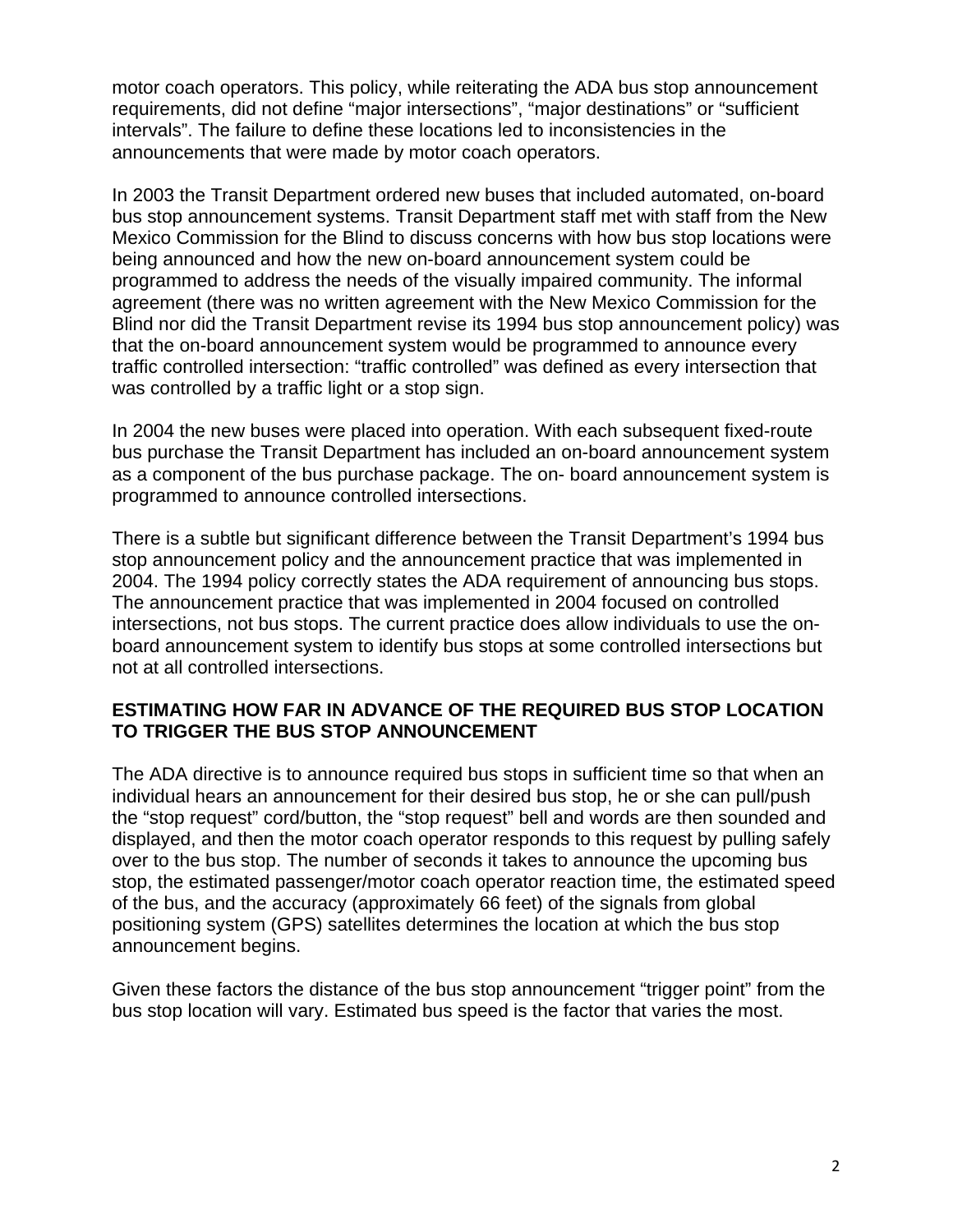### **COMPLAINTS TO THE FEDERAL TRANSIT ADMINISTRATION REGARDING THE TRANSIT DEPARTMENT'S ON-BOARD FIXED-ROUTE ANNOUNCEMENTS AND FEDERAL TRANSIT ADMINISTRATION FINDINGS**

In March 2011, the Federal Transit Administration (FTA) received a complaint against the Transit Department. The complaint alleged that the Department is failing to make stop announcements for riders with visual impairments, as required by the ADA. The complaint stated that the automated announcement systems on-board ABQ Ride buses are out of sync with actual stop locations.

In June 2011 a similar complaint was filed with the FTA. This complaint also stated that automated stop announcements on ABQ Ride buses were frequently silent.

The FTA requested bus stop announcement information from the Transit Department, which was provided and analyzed by FTA staff. In January 2012 FTA staff came to Albuquerque (not announced to the Transit Department) to observe and evaluate the performance of ABQ Ride stop announcement and route identification efforts.

The FTA findings were as follows:

- 1. FTA staff observed that the annunciators had been programmed to announce upcoming intersections. However, announcements were consistently made too late for riders to get off at the announced intersection's corresponding bus stop; announcements were judged to be late 30.58% of the time.
- 2. FTA staff observed a "no-call" rate of 11.5%. This was because some motor coach operators were not making verbal bus stop announcements when the on-board announcement system was not working; either the equipment was not working or the equipment had not been turned-on or the equipment had been turned-off.
- 3. FTA staff observed that ABQ Ride did not include announcements for transfer points with other fixed-routes.

The FTA conclusions were as follows:

- 1. ABQ Ride must provide timely notice to riders of the bus stop correlating to the announced intersection. The announcement system does not always provide riders with sufficient time to alert the motor coach operator of the rider's need to alight at a specific stop.
- 2. ABQ Ride must also announce transfer points with other fixed-routes and must ensure that the drivers are trained to proficiency on their responsibilities to make these announcements both when the annunicator is not working and when required to do so by riders with disabilities.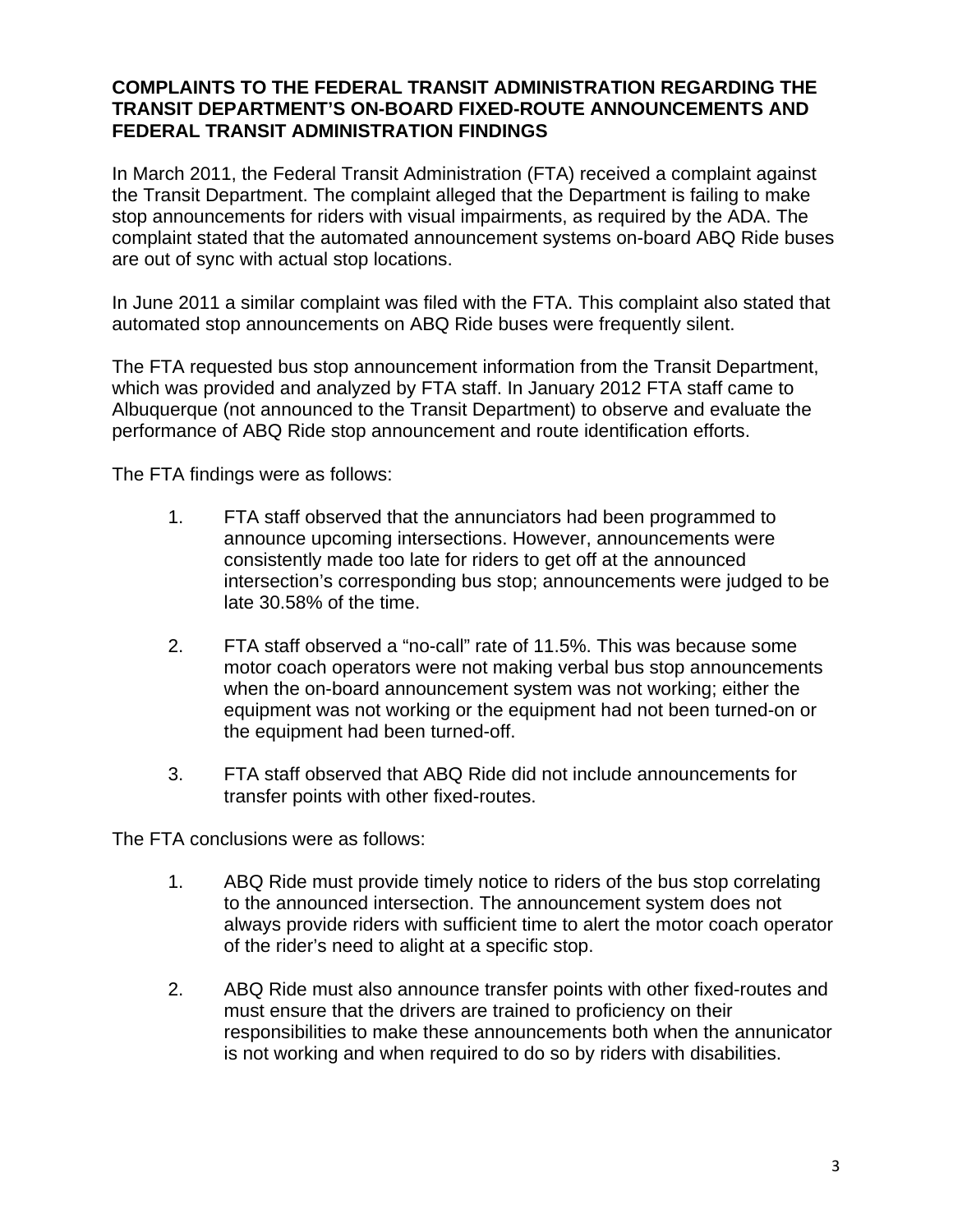### **BUS STOP ANNOUNCEMENT POLICY ACTIONS UNDERTAKEN BY THE TRANSIT DEPARTMENT**

In response to the FTA's findings and conclusions, the Transit Department issued a draft "Americans With Disabilities Act Fixed-Route Announcement Policy" on June 6, 2012. The purpose of this draft policy was to bring the Transit Department into compliance with the ADA fixed-route bus stop announcement requirements by:

- 1. Better defining bus stop locations that are required to be announced, and
- 2. To have a policy that will be used by Transit Department staff to program the on-board announcement system for bus stop announcements and that will be used by motor coach operators to make bus stop announcements when the on-board announcement system is not working.

Notice of the draft policy was placed in buses; a notice and copy of the draft policy was placed on Transit's Web site and were sent to visually impaired and disability advocacy groups, and to the New Mexico Commission for the Blind. A public meeting, announced on Transit's Web site and in the local newspaper, regarding the draft policy was held on June 23, 2010. Individuals were able to provide comments during this meeting. Individuals were also able to submit comments by regular mail or to an e-mail address.

A telephone conference call was conducted on July 17, 2012 with staff from the FTA, New Mexico Commission for the Blind, and the Transit Department to discuss the ADA requirements for bus stop announcements, FTA's findings concerning the Transit Department's current bus stop announcement practice, and possible changes to this practice.

### **PUBLIC COMMENTS RECEIVED AND THE TRANSIT DEPARTMENT'S RESPONSES TO THESE COMMENTS**

The Transit Department has grouped similar comments together and the responses to these comments are provided below.

Retain the Current Policy of Announcing All Controlled Intersections The ADA requires that bus stops associated with major intersections be announced. The Transit Department's practice of focusing on the announcing of controlled intersections and not on the bus stops associated with these intersection has been determined by the FTA to be in non-compliance with the ADA regulations.

### The Global Positioning System Coordinates Need To Be Adjusted - The Current Policy Doesn't Need To Be Changed

Currently, the Transit Department is using GPS signals to locate trigger points for announcements of approaching intersections, not approaching bus stops. The Department must reprogram its announcement system to focus on bus stops.

#### Announce All Controlled Intersections Regardless of Whether There Is An Associated Bus Stop

The Transit Department wants to provide in-vehicle location information that is usable to the visually impaired community. The Department will strive to provide this information while having a bus stop announcement system that meets ADA requirements.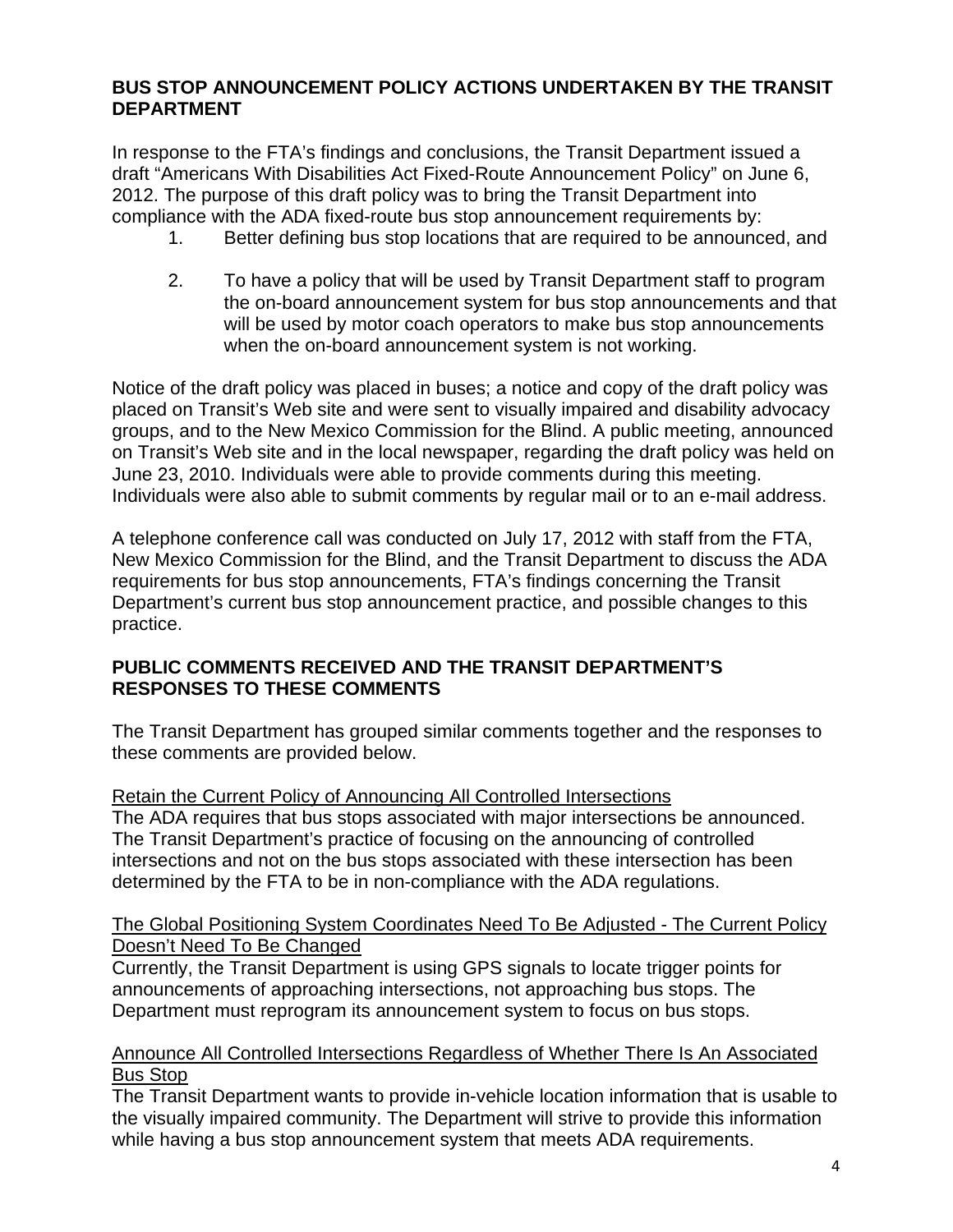The Current Announcement System is Familiar to Many Blind and Visually Impaired Residents of Albuquerque and Making Changes Could be Confusing to These Residents

The Transit Department is required to come into conformity with ADA fixed-route bus stop announcement requirements. Before any changes go into effect, the department will design and implement an informational campaign that will explain the changes.

Not All Bus Stops Have An Accessible Sidewalk or Built Public Infrastructure and Not Announcing Nearby Controlled Intersections May Result in Dangerous Situations The Transit Department believes that concise announcements provide useful information for transit passengers.

Bus Drivers Must Make Announcements When the Announcement System Fails The Transit Department agrees.

The On-Board Announcement System Should be Programmed So That Drivers Cannot Turn-Off the System

The Transit Department is looking for such an "off-the-shelf" announcement system.

#### What Are The Announcement Policies at Other Transit Agencies

All transit agencies must meet the same ADA bus stop announcement requirements. Communities have flexibility in how terms, such as "major intersections" or "major destinations" are defined.

### Will Some Bus Stops Be Eliminated

It is likely that some bus stops may need to be eliminated to prevent confusion as to where the bus is stopping. Specifically, those bus stops between the location of the bus stop announcement trigger point and the location of the announced bus stop.

Announcing Controlled Intersections That Have No Bus Stops Is Confusing The Transit Department is required to meet all ADA fixed-route bus stop announcement requirements. While meeting these requirements it will consider the announcement desires of all transit riders.

#### Where There Are Streets On Which More Than One Route Operates Will Each Route Have a Different Announcement

Different routes that operate on the same street may have difference announcements depending on the type of service provide: commuter, local or rapid.

#### When the "Stop Request" is Displayed Have the Date/Time Show-Up At Least Once Every 30 Seconds

The Transit Department will take this suggestion under consideration.

#### How Is Reasonable Amount Of Time To Hear and React To The Bus Stop Announcement Defined

The Transit Department defines this amount of time as three (3) seconds from the end of the announcement.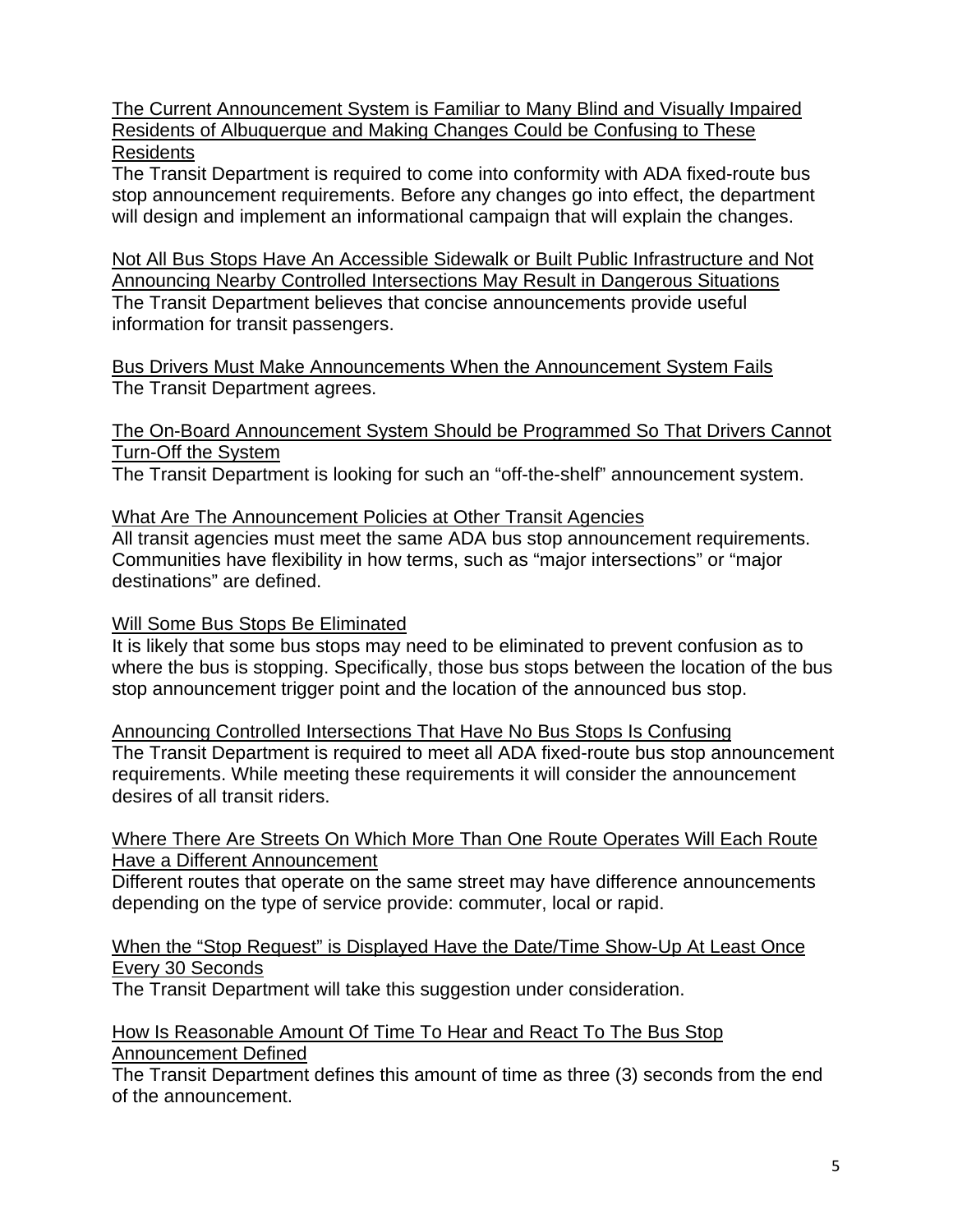#### What Is A Limited Access Facility

Limited access facilities are highways/roads that have controlled points of access, such as, Interstate 25 and Paseo Del Norte.

#### How Is The Trigger Box Length Determined

Please see above "Estimating How Far In Advance Of The Required Bus Stop Location To Trigger The Bus Stop Announcement".

### It Is Beneficial For People With A Variety of Disabilities To Have More Rather Than Less Bus Stops

The Transit Department seeks to balance the requests for additional bus stops with the potential for additional ridership and the necessity of maintaining a rerasonable time schedule.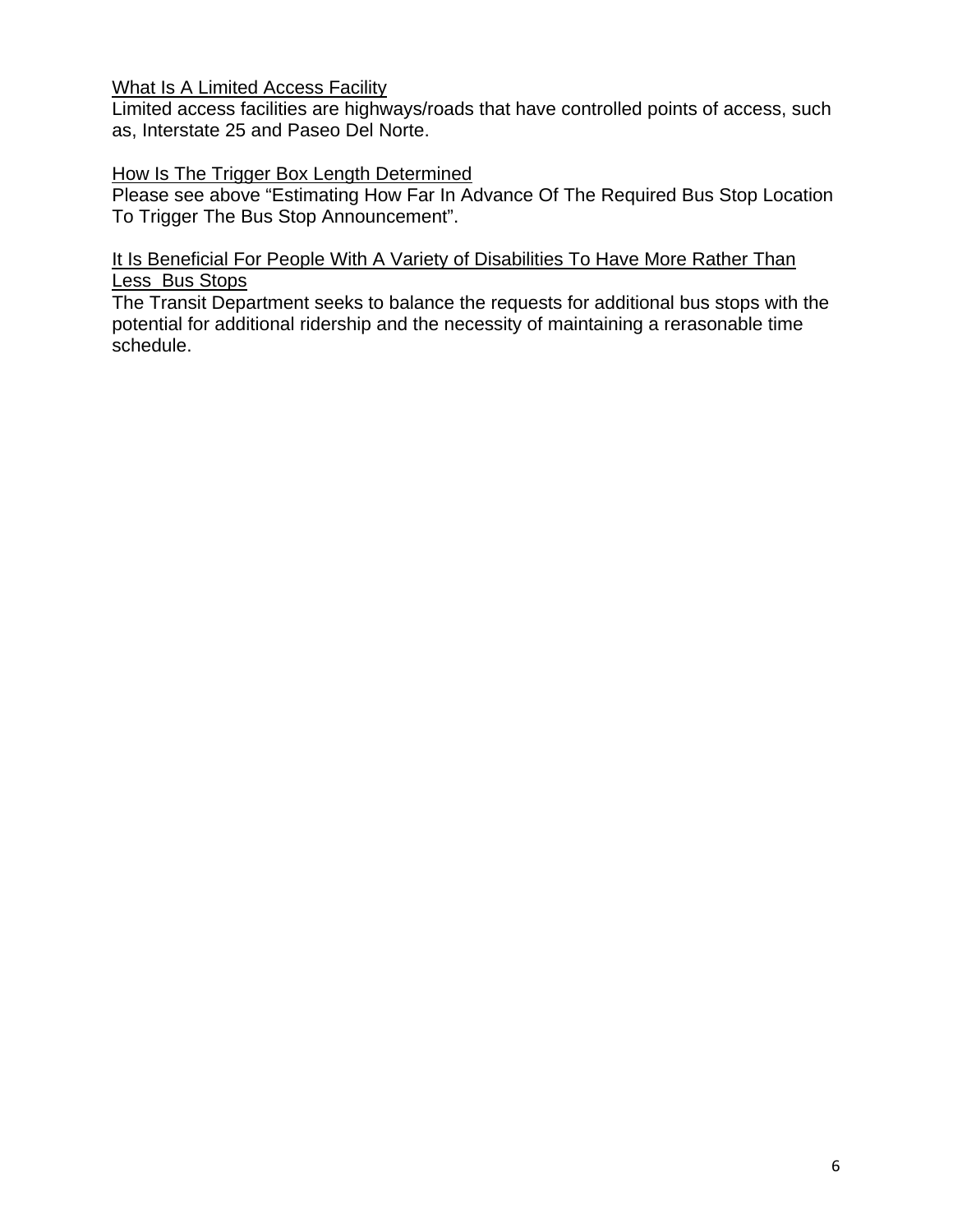

# **CITY OF ALBUQUERQUE TRANSIT DEPARTMENT**

# **REVISED AMERICANS WITH DISABILITIES ACT FIXED-ROUTE BUS STOP ANNOUNCEMENT POLICY - 2012**

### **AMERICANS WITH DISABILITIES ACT – REQUIREMENTS FOR FIXED-ROUTE BUS STOP ANNOUNCEMENTS**

The Americans with Disabilities Act (ADA) of 1990 requires public transit agencies to provide on-board bus stop and bus stop transfer information. The specific requirements for stop announcements and route identification are set forth in 49 CFR 37.167. **The ADA directive is to announce required bus stops in sufficient time so that when an individual hears an announcement for their desired bus stop, he or she can pull/push the "stop request" cord/button, the "stop request" bell and words are then sounded and displayed, and then the motor coach operator responds to this request by pulling safely over to the bus stop.** The required fixed-route, bus stop announcements are:

- 1. Stops associated with major intersections,
- 2. Stops associated with major destination points,
- 3. Stops associated with transfer points to other fixed-routes,
- 4. Any stop when requested by an individual with a disability,
- 5. At sufficient intervals along a route to permit individuals with visual disabilities to be oriented to their location, and
- 6. Where vehicles or other conveyances serve the same stop, the transit agency shall provide a means by which an individual with a visual impairment or other disability can identify the proper vehicle to enter or be identified to the vehicle operator as a person seeking to ride on a particular route.

### **PURPOSE OF THE TRANSIT DEPARTMENT FIXED-ROUTE BUS STOP ANNOUNCEMENT POLICY**

The purpose of the Transit department's revised fixed-route bus stop announcement policy is to meet the requirements of the ADA fixed-route, bus stop announcement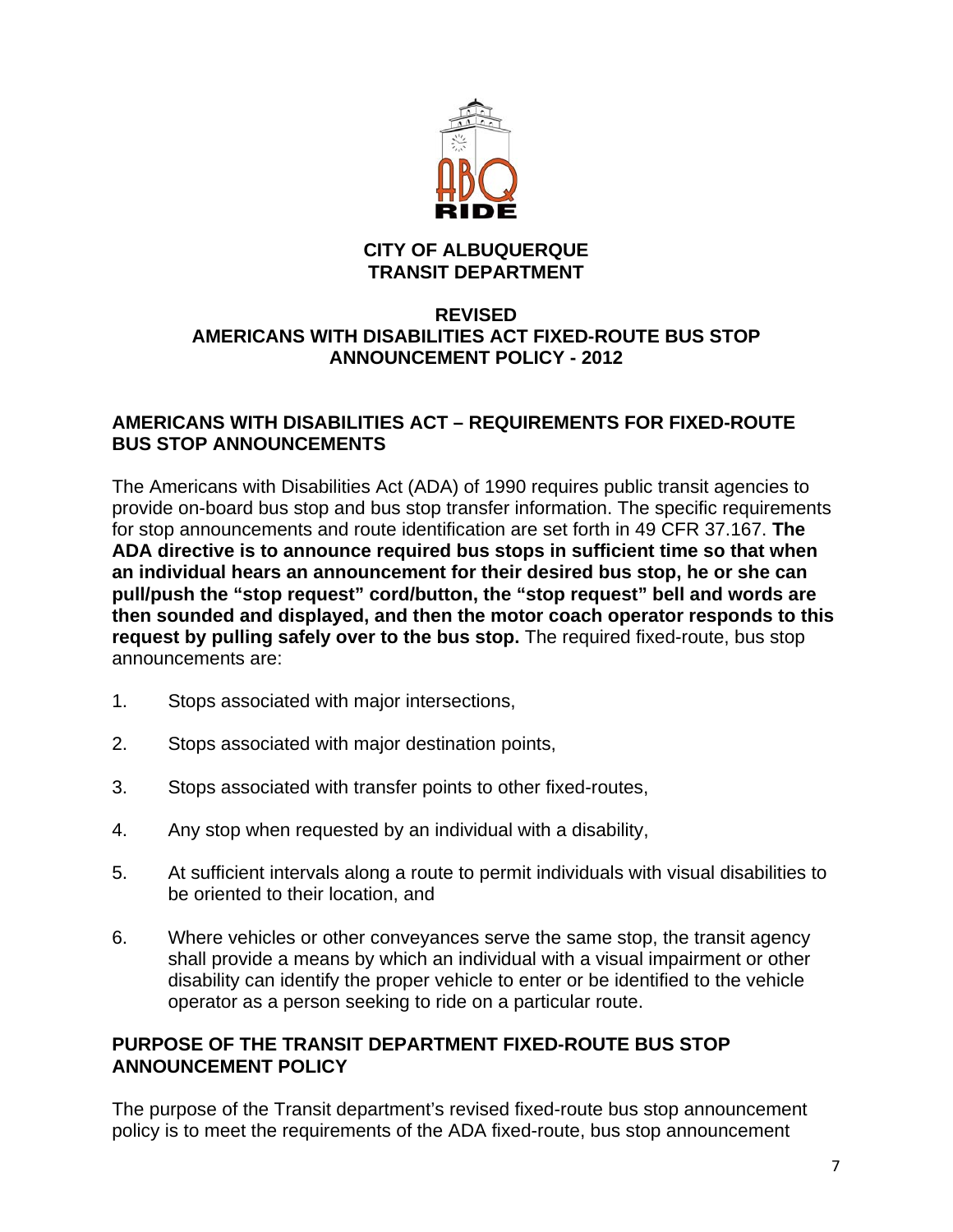regulations by better defining bus stop locations and to provide information to the public regarding how the Transit department intends to fulfill its ADA responsibilities. The Department's policy provides information needed by: Transit employees who are responsible for programming the on-board bus stop announcement system, motor coach operators who are responsible for making verbal bus stop announcements, if the automated bus stop announcement system fails, and by employees who are responsible for ensuring compliance with the ADA regulations.

### **DEFINITIONS**

As used in this policy:

*Americans with Disabilities Act* (ADA) means the federal law that requires specific types of bus stop announcements on fixed-route buses.

*Announcement ending location* means the geographical position where the bus stop announcement ends. This ending location will be before the location of the stop or the destination being announced.

*Announcement trigger point* means the global positioning system location used to trigger the start of the bus stop announcement.

*Cross-street* means a street that intersects with another street.

*Far side bus stop* means a bus stop, given the direction of travel of the bus, which is located after the bus travels through an intersection.

*Fixed-route* means a transit agency's regularly scheduled bus service that operates along a prescribed route according to a prescribed time schedule.

*Global positioning system* (GPS) means the space-based, satellite navigation system that provides location and time information in all weather, anywhere on or near the Earth, where there is an unobstructed line of sight to the GPS satellites. This system is accurate within 66 feet of a specific location.

*Major destination point* means a specific geographical area, or a specific building or buildings, which are located within one-quarter of a mile of a transit route and are of interest to a significant portion of transit riders. The Transit Department will maintain a list of major destinations and their respective geographical areas or geographical locations. Examples of major destinations include: major educational institutions, major hospitals, transit centers, major governmental offices.

*Major intersection* means a signalized intersection where either a) two urban principal arterials intersect, or b) where two urban minor arterials intersect, or c) where an urban principal arterial intersects with an urban minor arterial, and there is a bus stop associated with this intersection. The Mid-Region Council of Governments' "Street Classification Report" is used to identify "urban principal arterials" and "urban minor arterials".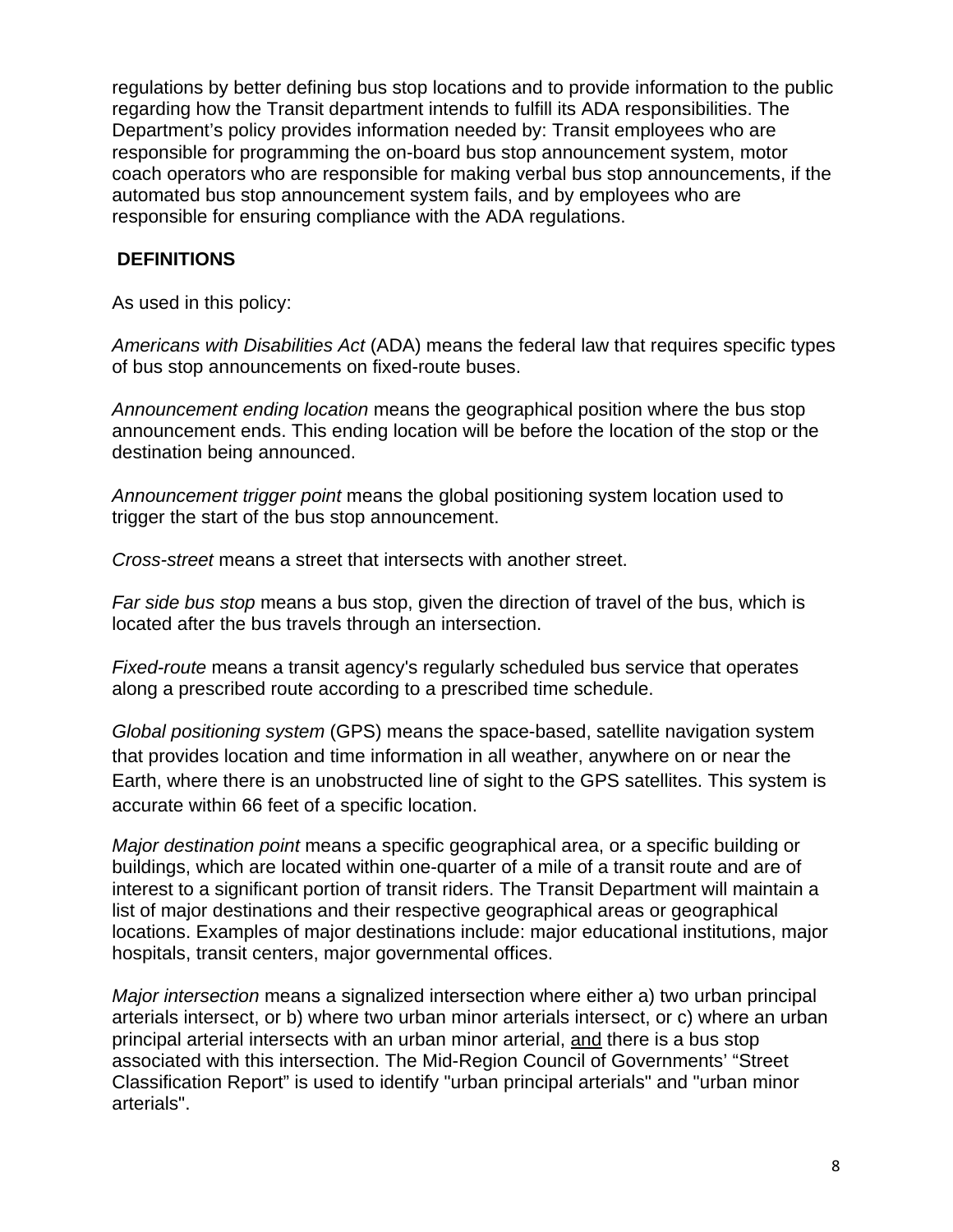*Near-side bus stop* means a bus stop, given the direction of travel of the bus, which is located before the bus travels through an intersection.

*Requested stop announcement* means any bus stop that a passenger requests the driver to announce, even if it does not meet any of the other announcement criteria.

*Transit Center* refers to an off-street or a combined off-street / on-street facility where passengers board and alight from bus or rail vehicles. Transit centers may include all or some of the following attributes: multiple bus transit or rail transit routes, signage, lighting, canopies, wind shelters, and on-site non-transit vehicle and/or bicycle parking.

*Transfer points with other fixed-routes* means a location where an individual can change from one route to another to continue their trip.

*Trigger box length* means the estimated distance, in feet, traveled by the bus from the bus stop announcement trigger point to the bus stop announcement ending location so that there is a reasonable amount of time for a passenger to hear the announcement, and if the passenger wants to get off the bus, to pull the stop request cord or push the stop request tape, and for the motor coach operator to hear the stop request announcement or see the stop request light, and to safely stop at the bus stop.

### **PROCEDURES FOR ESTABLISHING ADA FIXED-ROUTE BUS STOP ANNOUNCEMENT TRIGGER POINTS**

#### Major Intersections

The announcement trigger point for a major intersection is established based on the location of the bus stop associated with this intersection and the associated trigger box length.

#### Major Destinations

The announcement trigger point for a major destination is established based on the geographical boundary or geographical location of the major destination and the associated trigger box length.

#### Transfer Points With Other Fixed-Routes

Transfer information will be announced in the following manner:

1. Transit Center Information

The on-board announcement system will name the transit center that the bus is approaching and state that this transit center is a transfer location.

 The announcement trigger point will be located after the last bus stop prior to the transit center location.

 2. Cross-Street Fixed-Route Service The on-board announcement system will provide cross-street route information, if there is a bus stop associated with the cross-street and the street on which the bus is operating.

The trigger box length for this announcement will be: